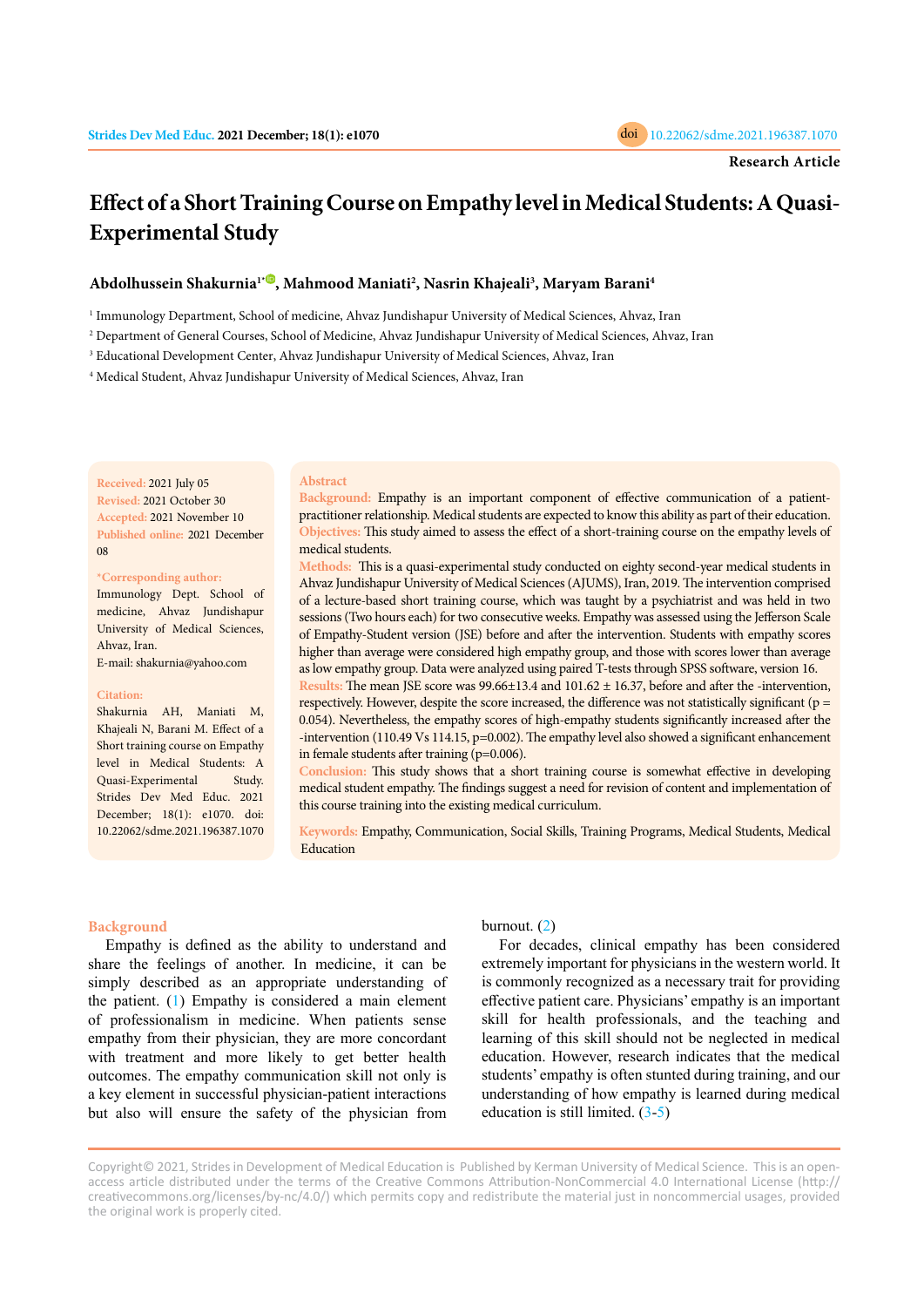Empathy skill is a quality that is either already present in medical students or learned by them during medical education courses. Overall, health profession degrees devote less curricular time to the development of interpersonal skills. Previous studies point to the steady decline of empathy in medical students during medical training, and one common criticism against physicians is that they often lack empathy skills, that they are too detached, and that their approach to patient care is dispassionate. ([6\)](#page-4-0)

According to international evidence, many students have a limited ability to communicate empathetically during clinical experiences. Some researchers have cited insufficient student time, busy schedules, and inadequate education as the main causes of students' lack of empathy skills. ([7](#page-4-0), [8](#page-4-0)) While studies have shown that the proper application of empathy skills not only does not bring the mentioned problems but also many benefits such as early detection of diseases, problem-solving, economic costeffectiveness, and no need for emotional effort.

Since its inception, different universities have been investigating empathy along with effective physicianpatient communication and have produced curricula that focus on this issue. ([9](#page-4-0)) Unfortunately, the medical education curriculum in Iran does not have a share in the training of empathy skills, and if there is any attempt to address this, it is most likely to be in the form of a medical ethics course of about a few hours of communication skills training, which is inappropriate in terms of the credit and time allocated. Moreover, little, if any, medical curricular time is specifically devoted to the enhancement of empathy in Iran's medical education system.

Considering that empathy is the main component of communication between physicians and patients, and since at our university, empathy training is provided to preclinical medical students as part of a communication skills course, the present study aimed to evaluate this pedagogic method to see whether it might positively improve student empathy skills. It should be noted that lectures with group discussions can be effective in changing students' knowledge and attitudes, and teamwork on empathy can increase students' empathy skills. ([1](#page-4-0), [8](#page-4-0)) This is because concerns have been raised about whether this instructional method is sufficient to promote truly empathic medical students and whether it can significantly improve medical students' empathy skills. Thus, this study investigated the effectiveness of the short training course in terms of changes in student empathy scores in Ahvaz Jundishapur University of Medical Sciences. The results of this study will help policymakers in their efficient planning of training courses to promote the empathy skills of physicians in future.

# **Objectives**

This study aimed to assess the effect of a lecture-based short training course on the empathy levels of medical students.

## **Methods**

This is a quasi-experimental study conducted on medical students in Ahvaz Jundishapur University of Medical Sciences (AJUMS), Iran. The study population consisted of all second-year medical students  $(n = 94)$ who enrolled at the beginning of the 2019 academic year at School of Medicine.

In Iran, training courses are designed and implemented to develop the professional skills of medical students. These courses were offered for medical students in the pre-medical phase in the curriculum, which aimed to develop students' professional competencies. One of the professional training courses that were held for medical students was the empathy communication course.

Empathy is a complex issue, and it has not been specified in medical education research. In this course, the conceptual framework of empathy was used, which includes cognitive and emotional processes, the definition of empathy skills, the difference between empathy and sympathy, empathy techniques, and barriers to empathy. This course was taught by a psychiatrist. Indeed, this course was implemented to introduce with empathy concept and help medical students develop general competencies for empathy skills, which formed the basis of clinical empathy development. The course was designed using a lecturebased learning approach to develop student empathy. These topics were offered through a short lecture with questions and answers, discussion and teamwork under the supervision of the instructor. Students were introduced to the empathy concept in the course; lectures were given on empathy and some communication skills, which are considered a key component of empathy. At the end of the course their teamwork and what they learned about empathy from the conversation with each other.

Students' empathy levels were assessed using the student version of the Jefferson Scale of Empathy (JSE) to evaluate the impact of student learning with the short training course. This scale, formerly developed by Hojat et al. to assess empathy among medical students, physicians, and health professionals, has been shown to have acceptable validity and reliability. ([10\)](#page-4-0) This questionnaire has been reported valid and reliable in many studies ([11](#page-4-0), [12](#page-4-0)) and has been widely used in medical education research ([13](#page-5-0)). It is a 20-item instrument using a seven-point Likert scale from 1 (strongly disagree) to 7 (strongly agree). The score interval ranges from 20 to 140, with higher scores indicating higher levels of empathy. This instrument has three factors: perspective-taking (10 items), compassionate care (8 items), and standing in the patient's shoe (Two items).

The Persian version of JSE used in this study had been translated and validated by Rahimi-Madise et al. ([14](#page-5-0)) The Cronbach's alpha coefficient for the entire scale, perspective-taking, compassionate care, and standing in the patient's shoe components were 0.74, 0.73, 0.71, and 0.51, respectively. In our study, the internal consistency of the JSE was measured using Cronbach's alpha, coefficient which was 0.84 for the whole instrument.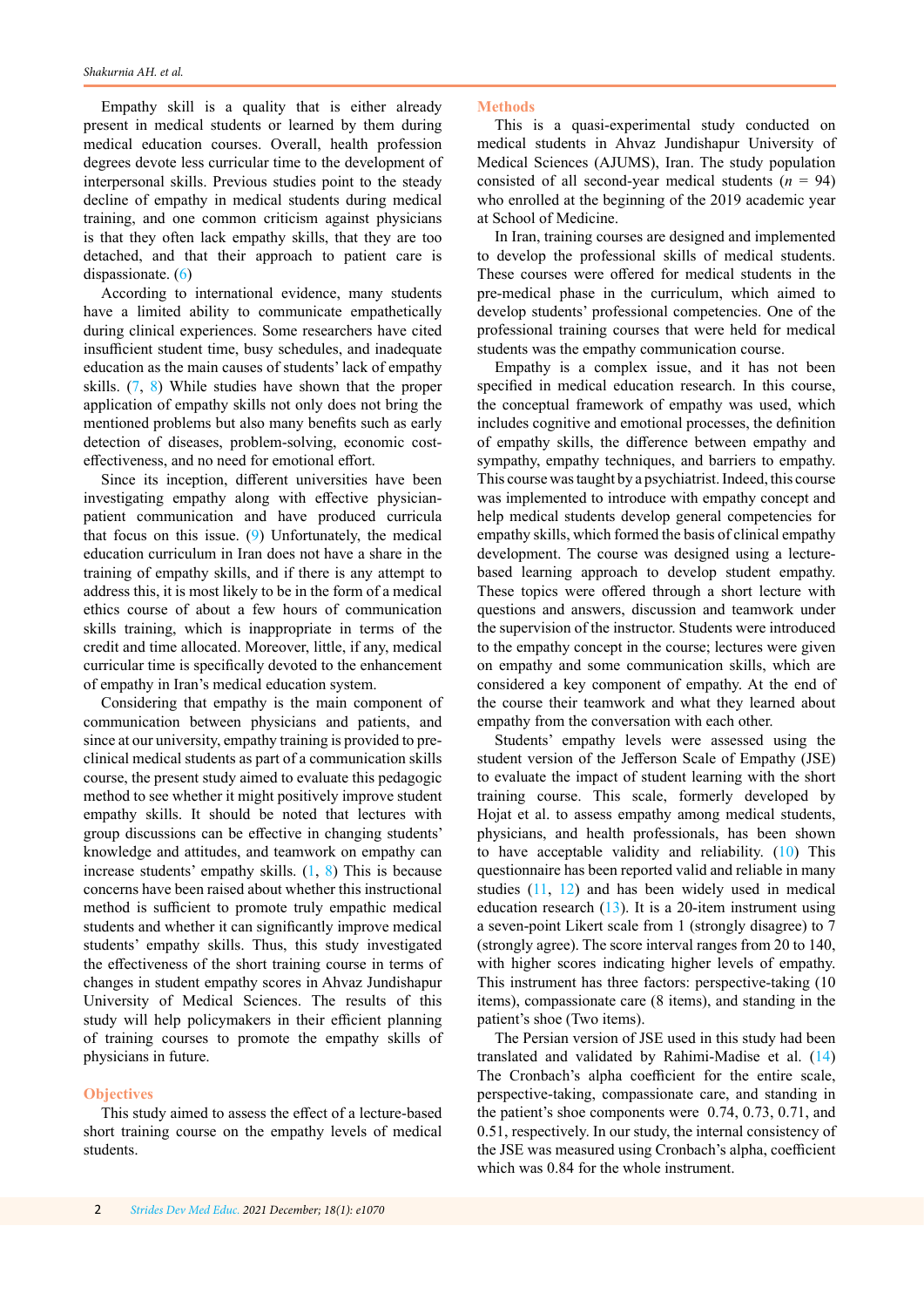Before the training course, the needs assessment form, which was held in separate meetings with experienced professors in the field of psychiatry and medical ethics, as well as several students, collected their views on educational needs by brainstorming method. The educational content was planned based on the comments obtained.

At the beginning of the first week of the semester, the students participated in the empathy training course, which was held in two sessions (Two hours each) for two consecutive weeks. The educational pattern used in the training course was according to the educational package approved by the Ministry of Health. It included life skills, self-awareness, and empathy communication skills, which were matched based on the training received by the researcher in this regard and concerning the situation and needs of the student's internship. Finally, at the end of the training, students were allowed to discuss with the instructor. In addition, each session ended with a group discussion on the topics of that session. Activities were based on work in small groups and group presentations. Participants examined the medical definitions of empathy and the semantics of empathy versus other terms, such as sympathy, affinity, and caring. In this study, student empathy was measured pre-intervention in the first week of the course as a baseline and the measurement was repeated at the end of the course in a pre-and post-training format. In evaluating the training course to measure the level of skills, self-assessment is through students. To comply with the ethical points, according to the Helsinki Declaration, informed consent was taken from the students before the start of the training course, and if someone did not want to continue attending the course, they could leave the study.

After obtaining the ethical approval from the Ethics Committee of AJUMS, and coordinating with the School of Medicine, the researcher distributed the questionnaires among subjects. Students were invited to participate voluntarily. Informed written consent was obtained

from all the medical students, and they were asked to fill the questionnaires honestly. The questionnaires were anonymous, and the subjects were assured that their information was confidential. The completed questionnaires were coded with a unique identifier, cataloged, and stored digitally in an encoded archive.

The data were entered into the Statistical Package of Social Sciences v.18.0 (SPSS Inc., Chicago, IL), and adequate statistical analysis was conducted. Mean and standard deviation (SD) was calculated for continuous variables, while percentages were calculated for categorical variables. To analyze the data more accurately, the students were divided into two groups based upon the pre-test empathy score (i.e., baseline empathy scores before training) using the median score. Accordingly, students with empathy scores higher than average were considered high empathy group and those with scores lower than average as low empathy group. Paired-samples T-tests were used to test the significant difference in the JSP scores before and after training. The level of statistical significance was set at  $p<0.05$ .

## **Results**

Of the 94 medical students who participated in the training course, 80 students completed the JSE questionnaires before and after the training course (response rate 85.1%). The mean age of students was 21.2±1.3 years; 38(47.5%) were male, and 42(52.5%) were female.

The mean JSP score was  $99.66 \pm 13.47$ , with a minimum of 69 and maximum of 133 before the course. This score was  $101.62 \pm 16.37$ , with a minimum of 70 and maximum of 134 after the training course. Despite the increase in the score after the training course, the difference was not statistically significant (t = 1.96,  $p = 0.054$ ). Table one shows the medical students' total score of empathy and its subscales pre-and post-training.

**Table1.** The comparison of empathy scores and its three subscales pre- and post-training

| <b>Items</b>                   | Pre-training<br>Mean (SD) | Post-training<br>Mean (SD) |          |       |
|--------------------------------|---------------------------|----------------------------|----------|-------|
| Empathy                        | 99.66 (13.47)             | 101.62 (16.37)             | $-1.958$ | 0.054 |
| Perspective-taking             | 52.73 (7.35)              | 53.43(8.05)                | $-0.775$ | 0.441 |
| compassionate care             | 38.56 (7.97)              | 39.35(9.33)                | $-0.900$ | 0.371 |
| Standing in the patient's shoe | 8.51(2.34)                | 9.05(2.11)                 | $-1.870$ | 0.065 |

**Table 2.** Comparison of pre- and post-training empathy scores for high- and low-empathy groups

| <b>Items</b>         |                                | Pre-training<br>Mean (SD) | Post-training<br>Mean (SD) |       | р     |
|----------------------|--------------------------------|---------------------------|----------------------------|-------|-------|
| Lower empathy group  | Empathy                        | 88.3(7.1)                 | 88.5 (9.8)                 | 0.108 | 0.91  |
|                      | Perspective-taking             | 47.9(5.6)                 | 48.2(5.5)                  | 0.185 | 0.85  |
|                      | compassionate care             | 32.7(6.7)                 | 33.1(8.1)                  | 0.239 | 0.81  |
|                      | Standing in the patient's shoe | 7.6(2.3)                  | 8.1(1.9)                   | 1.04  | 0.30  |
| Higher empathy group | Empathy                        | 110.5(8.1)                | 114.1(10.4)                | 3.29  | 0.002 |
|                      | Perspective-taking             | 57.3(5.7)                 | 58.4(6.8)                  | 0.945 | 0.35  |
|                      | compassionate care             | 44.1(4.2)                 | 45.3(5.9)                  | 1.50  | 0.14  |
|                      | Standing in the patient's shoe | 9.3(2.2)                  | 10(1.8)                    | 1.54  | 0.13  |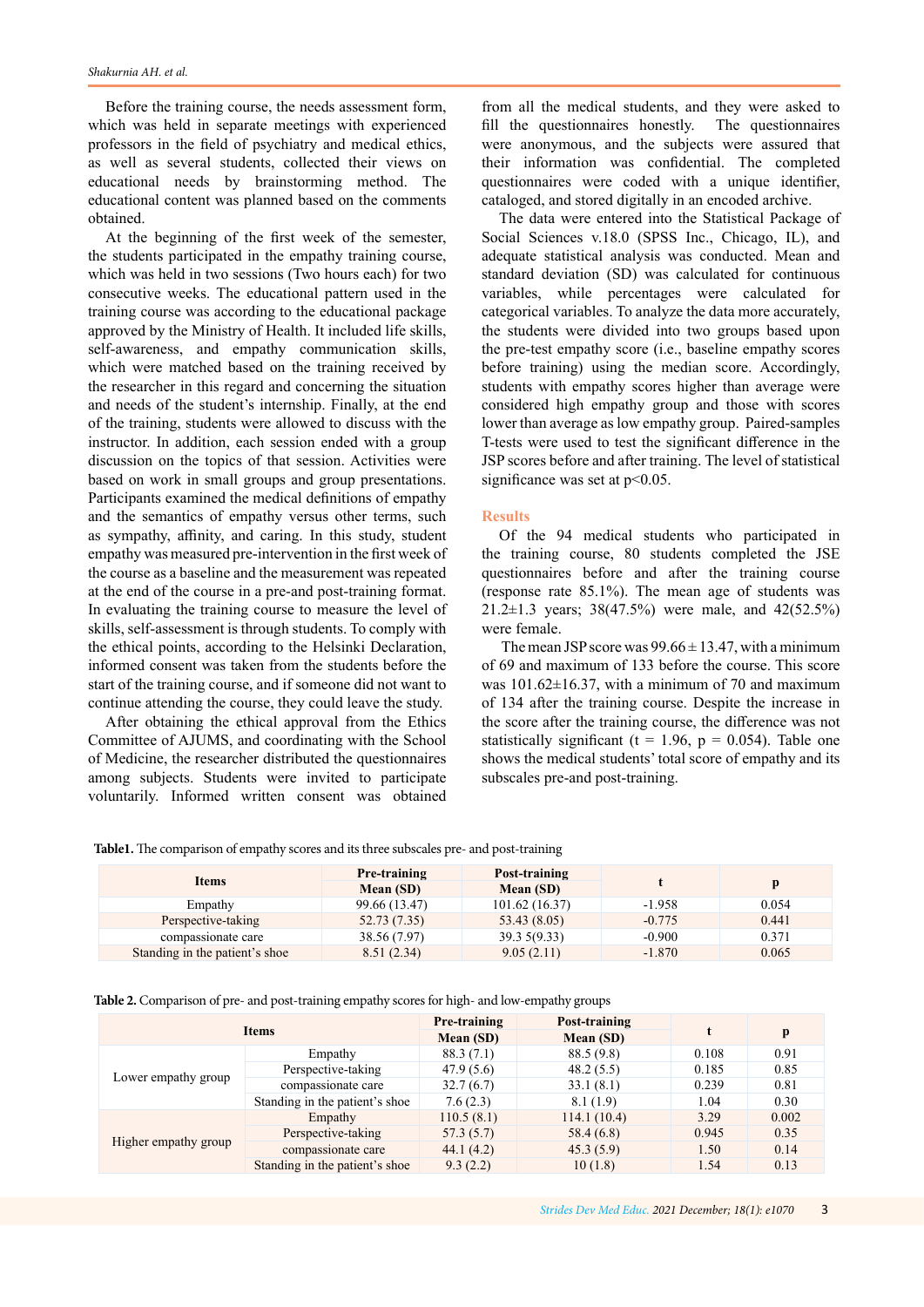A comparison of mean scores of empathy levels is shown in Table two. Students with higher empathy in the pre-test improved significantly in their empathy scores over the semester (t =  $3.29$ , p =  $0.002$ ). However, there was no change in empathy scores in the empathy level in the lower empathy group ( $t = 0.108$ ,  $p = 0.91$ ).

A comparison of empathy scores by gender revealed that empathy scores significantly increased in female students after training course (pre-and post-training 102.76 Vs 106.64; p=0.006), but had no change for male students (pre-and post-training 96.23 Vs 96.08; p=0.913).

## **Discussion**

There is a consensus today that empathy, as a vital element in the physician-patient relationship, is one of the important topics in medical education. ([15](#page-5-0)) Unfortunately, the medical education curriculum in Iran does not involve any empathy training, and if there are any efforts to address this, they are more likely to be in form of medical ethics courses involving two to four hours of empathy training, which is inappropriate in terms of the credits and time allocated.

The present study was conducted to evaluate the effect of short training communication skills on empathy levels of second-year medical students. The results showed that the average score of empathy along with all its dimensions was not statistically significant after participation in the training course. Possibly, the short duration of the training and the use of passive methods led to this result, which needs to be examined more closely.

Studies to date are contradictory regarding possible changes in empathy skills in response to the training activity. Some researchers speculate that empathy skills can be improved through educational strategies, but others believe it is a personality trait that cannot be taught.  $(16)$  $(16)$ Our findings did not show a significant increase in empathy skills after the training activity. Of course, it should be stated that we would have probably come up with different results if we had measured the level of empathy skills in this group of students once again a few months after the training. Furthermore, this is one of the limitations of this study, which is recommended to be considered in future studies. Similar to this study, the result of Delprete showed that the level of empathy of medical students did not change significantly one week after the empathy training course. ([17\)](#page-5-0)

In addition, it is possible that exposure to the cognitive method of instruction did not appear to improve empathy skills. In fact, cognitive method training does not seem to be the best method to teach professionalism in medicine. According to the literature, interactive training methods such as role modeling and mentoring guided by faculty are more effective methods in developing professionalism. ([3\)](#page-4-0) Therefore, one reason for non-effectiveness of our training course in improving empathy skills in medical students can be the fact that face-to-face encounters and interactive techniques are the necessary components in training empathy. This is because empathy is a quality that largely depends on interpersonal engagement. ([2\)](#page-4-0)

Another possible reason for our results is that we assessed the empathy level of students immediately after the workshop and did not attempt a long-term followup of these students after training. Therefore, it must be acknowledged that at least in the short-term timeframe of this study, we should not expect any significant change in empathy levels and that alterations in a person's sense of empathy are developed and solidified over periods of months and years, rather than weeks.

Although research has not specifically examined the impact of such short courses in medical schools on improving the empathy skills of medical students in Iran, there are many reports from different universities that training courses have improved students' empathy. ([3](#page-4-0), [7](#page-4-0)) However, the difference lies in the longer duration of the courses reported in these studies and the more active methods adopted such as role-playing and establishing relationships with the patient. On the other hand, there are also studies reporting that conducting empathy training did not improve students' empathy skills, which is consistent with the findings of the present study. ([17](#page-5-0)) Researchers believe that learning can be significantly facilitated if the four elements of thinking, feeling, observation, and action are involved simultaneously in the learning process. ([1](#page-4-0), [8](#page-4-0)) Naturally, using appropriate methods in the implementation of training courses can increase the efficiency and effectiveness of these training courses. Numerous studies have suggested communication skills training courses in the medical education curriculum for medical students and have found interventional studies in this area to be essential.  $(7, 18)$  $(7, 18)$  $(7, 18)$  $(7, 18)$  $(7, 18)$  However, few, if any, effective and specific methods have so far been proposed for these training.

Findings of the study showed that empathy scores in the high empathy group increased significantly after the intervention, while the scores of the low empathy group did not show significant change. Probably the topic of empathy was more important and appealing to the high empathy group, so it could be argued that a greater interest in the content of the empathy training led to a greater impact on education and ultimately a significant increase in the students' empathy scores. It is possible that the group with higher empathy scores may be more motivated to learn empathy and communication skills compared with the other group. More careful studies will shed more clarity on this assumption.

We found empathy scores of female students were higher compared with male students, and the empathy scores of female students significantly increased after the training course. In most studies, female students' empathy scores have been reported to be higher than those of male students, which is in agreement with the results of the present study.  $(19)$  $(19)$  $(19)$  Some authors speculate that this difference may be due to females' greater capacity for empathetic communication, for providing support that is more emotional rather than rational, and for spending more time with their patients compared with their male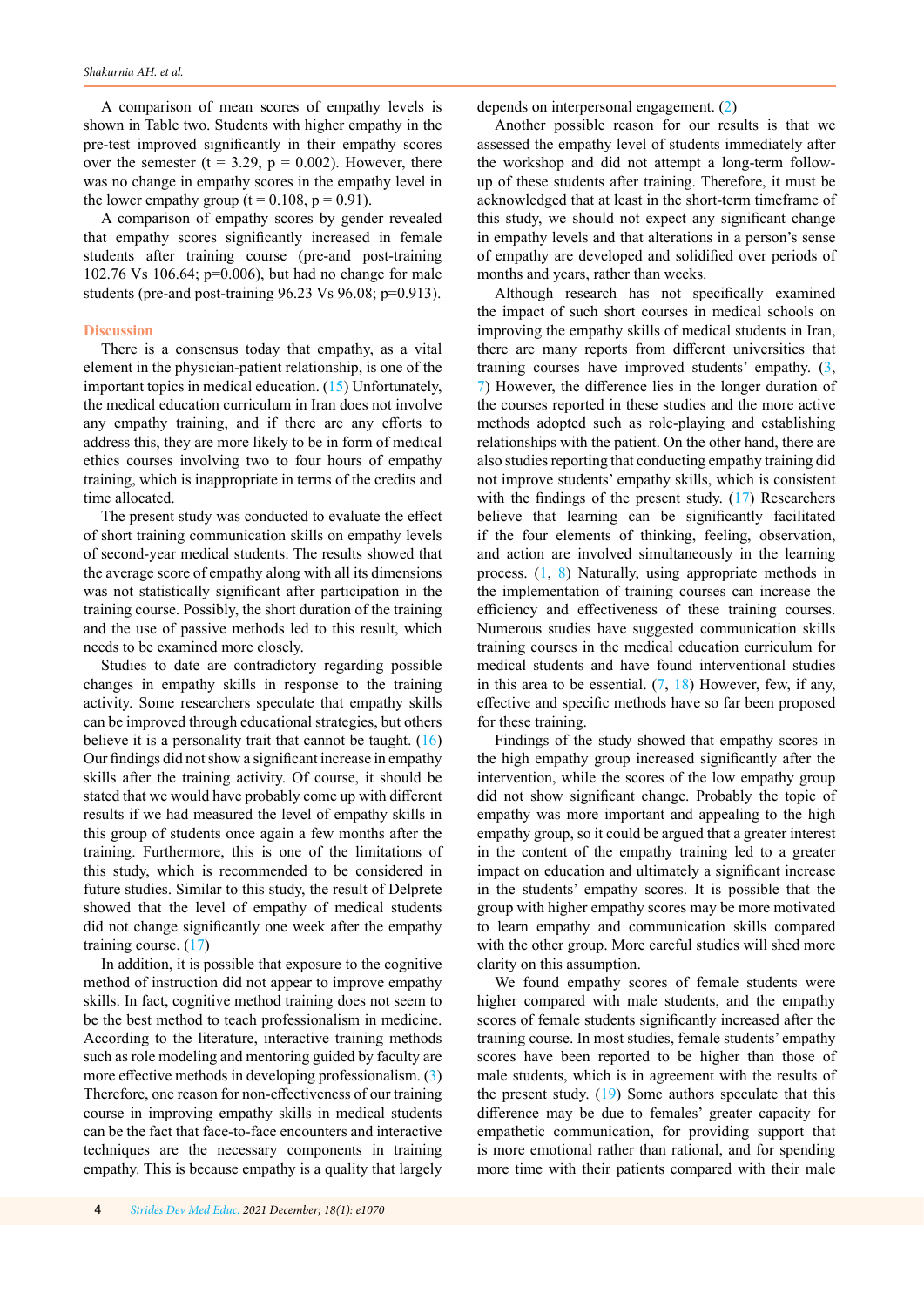<span id="page-4-0"></span>counterparts. Females have been reported to be more receptive to emotional signals, spend more time with patients, and offer more preventive and patient-oriented care and more emotional support, whereas men are more likely to offer rational solutions. ([20\)](#page-5-0) Therefore, these traits could be argued to have led to developing empathy skills in female students after participating in the training course.

It is important to note that this study aimed to investigate the effect of a short-term and limited training course on enhancing the level of empathy of medical students, but due to using non-active teaching methods and assessing the level of student empathy immediately after the workshop, we were not able to show the positive effect of our training on improving students' empathy. Possibly, if we had used active teaching methods and measured students' levels of empathy a few months after the training course, different results would be obtained.

Literature establishes that communication and empathy skills are a competency requiring formal teaching. ([21](#page-5-0)) Evaluation of performance using multiple evaluators and multiple methods is of paramount importance. Many strategies that can be used to improve professionalism in the educational environment are available, but an optimum combination of methods is yet to be found. ([22](#page-5-0), [23](#page-5-0)) Empathy is a teachable communicative skill; however, there are many problems related to communication training. These problems are linked to educational courses, teaching methods, and the gap between theory and practice.  $(16)$  $(16)$  $(16)$  It should be noted that empathic skills cannot be improved overnight. They can only be developed in line with increased life experiences and firsthand interactions.

This study has limitations. This was conducted among medical students of only one medical college. Therefore, the results cannot necessarily be generalized. Another possible limitation of the study is the absence of a control group. In addition, we did not attempt a long-term followup of these students as they progressed through empathy training. Despite these limitations, our study presents the way for developing training courses to increase empathy levels in medical students.

## **Conclusions**

Even though the implementation of this training course led to the enhancement of empathy levels and a change in attitude in high empathy groups and female students, it failed to improve the overall empathy skills among all medical students. In disagreement with other studies showing that training courses, similar to those used in this study, should have a significant impact on empathy, we did not draw such a conclusion in our study and believe that time constraints, the training methods, and longitudinal follow-up also play an important role in the success of empathy promotion courses. Therefore, further studies are needed to evaluate the impact of these factors on improving empathy in medical students and to explore alternative measures and activities to enhance the

curriculum of the medical school to educate more effective and compassionate physicians. The findings suggest a need for revision of content and implementation of this course training into the existing medical curriculum.

## **Acknowledgments**

The authors would like to thank all the students who participated in this study.

**Conflict of Interests:** The authors declare no conflict of interests.

**Ethical Approvals:** This study was approved by the Ethics Committee of Ahvaz Jundishapur University of Medical Sciences (IR.AJUMS.REC.1398.870).

**Funding/Support:** None.

### **References**

1. Krishnasamy C, Ong SY, Loo ME, Thistlethwaite J. How does medical education affect empathy and compassion in medical students? A metaethnography: BEME Guide No. 57. Med Teach. 2019 Nov;41(11):1220- 1231. doi: 10.1080/0142159X.2019.1630731. [PMID: 31389720].

2. Rosenthal B, Gravrand H, Lisi AJ. Interprofessional collaboration among complementary and integrative health providers in private practice and community health centers. Journal of Interprofessional Education & Practice. 2019;15:70-4. doi:10.1016/j.xjep.2019.02.007.

3. Pohontsch N, Stark A, Ehrhardt M, Kötter T, Scherer M. Influences on students' empathy in medical education: an exploratory interview study with medical students in their third and last year. BMC Med Educ. 2018 Oct 5;18(1):231. doi: 10.1186/s12909-018-1335-7. [PMID: 30290824]. [PMCID: [PMC6173872\]](http://www.ncbi.nlm.nih.gov/pmc/articles/pmc6173872/).

4. Papageorgiou A, Miles S, Fromage M. Does medical students' empathy change during their 5-year MBBS degree? Educ Health (Abingdon). Sep-Dec 2018;31(3):142-147. doi: 10.4103/efh.EfH\_279\_17. [PMID: 31134944].

5. Rodriguez T, Beck L, Woodmansey K, Hoskin E. Dental Students' Perceptions of Dentist-Patient Interactions: An Exploration of Empathy in Dental Students. Strides Dev Med Educ. 2018;15(1): e65124. doi: 10.5812/sdme.65124.

6. Smith KE, Norman GJ, Decety J. The complexity of empathy during medical school training: evidence for positive changes. Med Educ. 2017 Nov;51(11):1146-1159. doi: 10.1111/medu.13398. [PMID: 28884471]. PMCID: PMC5657391

7. Fragkos KC, Crampton PE. The Effectiveness of Teaching Clinical Empathy to Medical Students: A Systematic Review and Meta-Analysis of Randomized Controlled Trials. Academic Medicine: Journal of the Association of American Medical Colleges. 2019;95(6):1-7. DOI: [10.1097/acm.0000000000003058](https://doi.org/10.1097/acm.0000000000003058). [PMID: 31688037].

8. Lam TCM, Kolomitro K, Alamparambil FC. Empathy training: Methods, evaluation practices, and validity. Journal of Multidisciplinary Evaluation. 2011;7(16):162-200.

9. Pham H, Trigg M, Wu S, O'Connell A, Harry C, Barnard J, et al. Choosing medical assessments: Does the multiple-choice question make the grade? Educ Health (Abingdon). May-Aug 2018;31(2):65-71. doi: 10.4103/efh.EfH\_229\_17. [PMID: 30531047].

10. Hojat M, DeSantis J, Shannon SC, Mortensen LH, Speicher MR, Bragan L, et al. The Jefferson Scale of Empathy: a nationwide study of measurement properties, underlying components, latent variable structure, and national norms in medical students. Adv Health Sci Educ Theory Pract. 2018 Dec;23(5):899-920. doi: 10.1007/s10459-018-9839- 9. [PMID: 29968006]. [PMCID: PMC6245107].

11. Patel S, Pelletier-Bui A, Smith S, Roberts MB, Kilgannon H, Trzeciak S, et al. Curricula for empathy and compassion training in medical education: a systematic review. PLoS One. 2019 Aug 22;14(8):e0221412. doi: 10.1371/journal.pone.0221412. [PMID: 31437225]. [PMCID: PMC6705835].

12. D'souza PC, Rasquinha SL, D'souza TL, Jain A, Kulkarni V, Pai